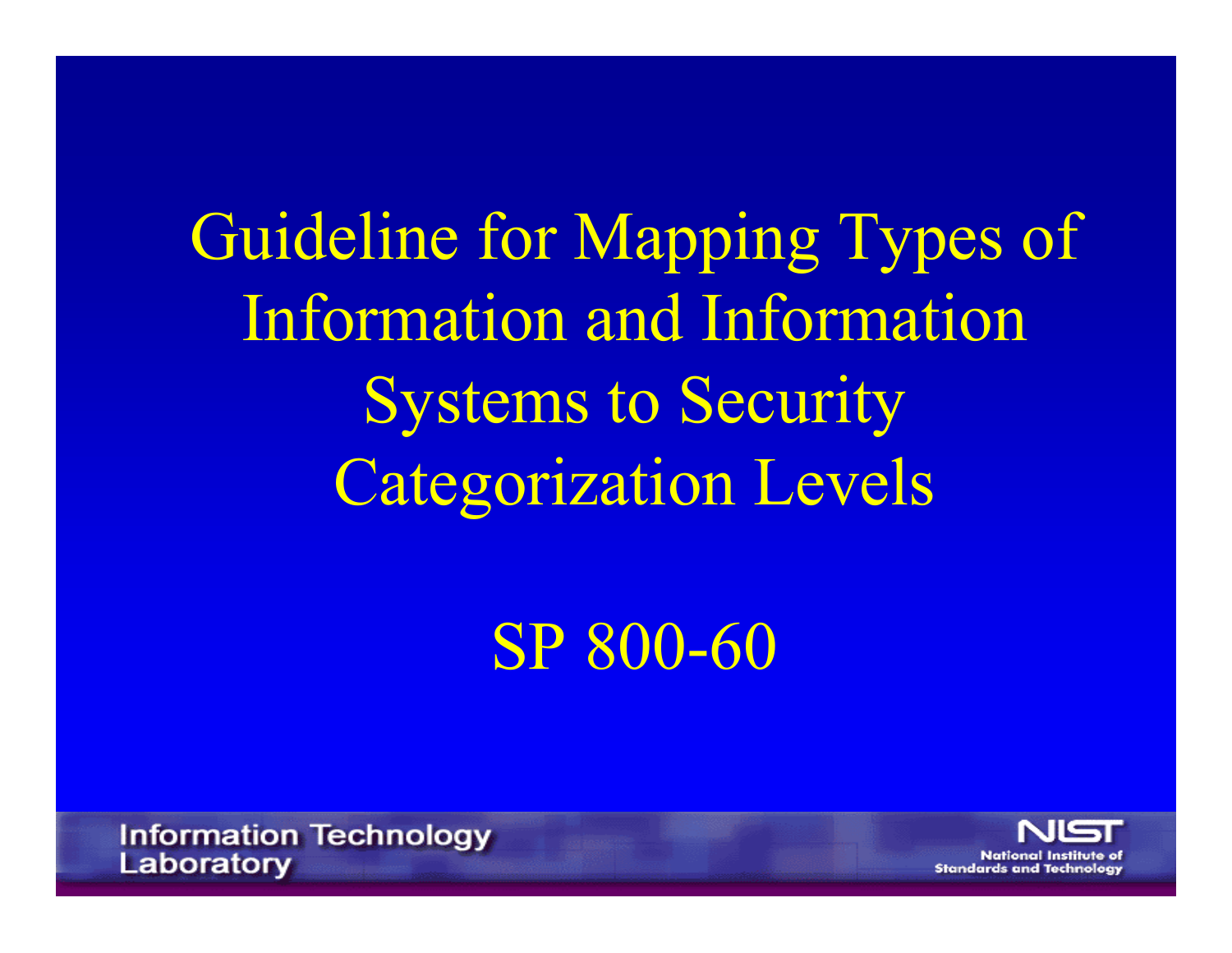## FISMA Legislation Overview (Public Law 107-347)

- •Framework for ensuring effectiveness of Federal information security controls
- •Government-wide management and oversight of risks including coordination of information security efforts
- •Development and maintenance of minimum controls
- •Mechanism for improved oversight of Federal agency information security programs.
- Acknowledges that commercially developed products offer effective information security solutions
- •Recognizes that selection of specific security solutions should be left to individual agencies

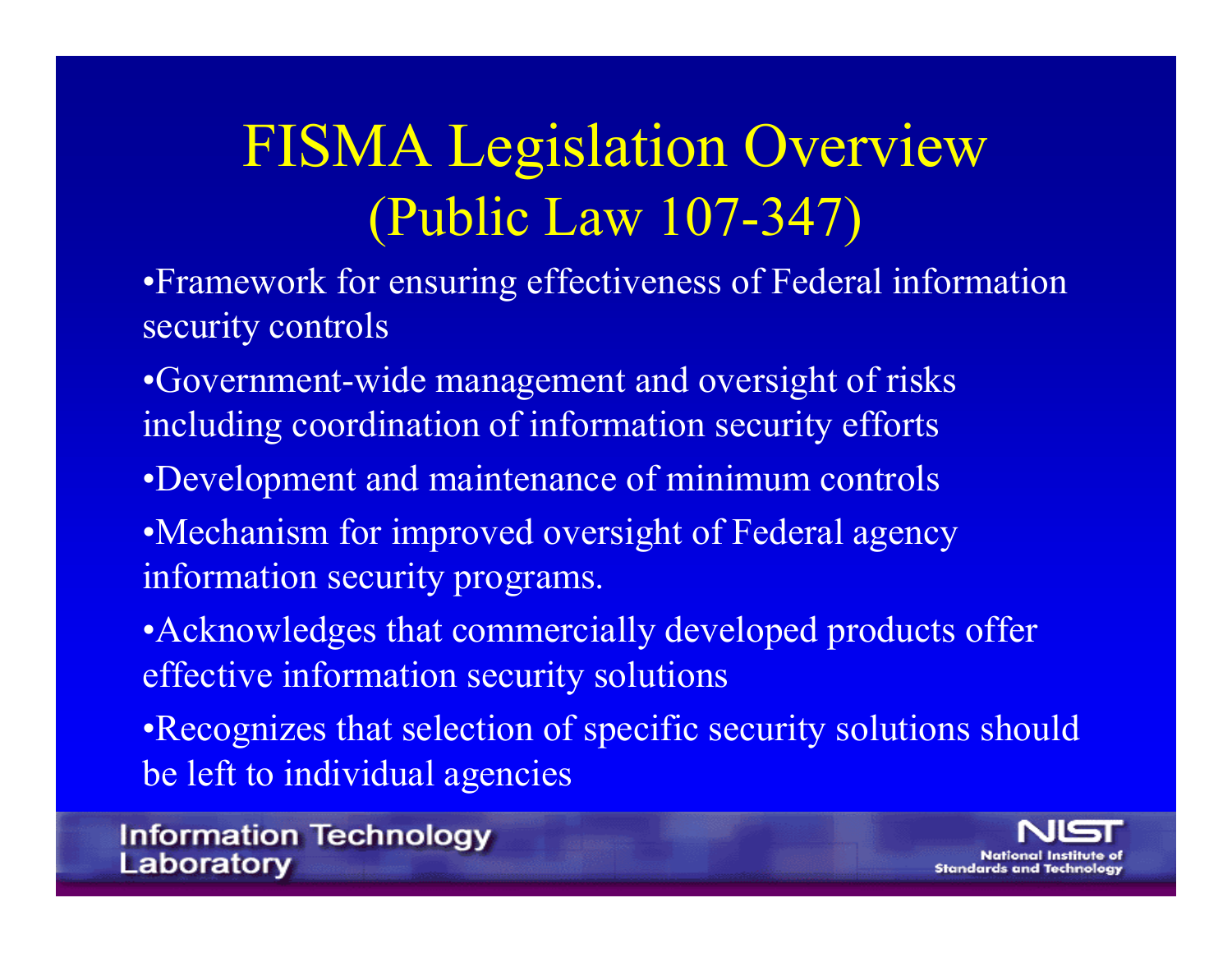### NIST FISMA Tasks

In accordance with the provisions of FISMA, the National Institute of Standards and Technology has been tasked to develop:

- •Standards to be used by Federal agencies to categorize information and information systems based on the objectives of providing appropriate levels of information security according to a range of risk levels
- •Guideline for identification of national security information and information systems
- •Guidelines recommending the types of information and information systems to be included in each category
- •Minimum information security requirements (management, operational, and technical security controls) for information and information systems in each such category

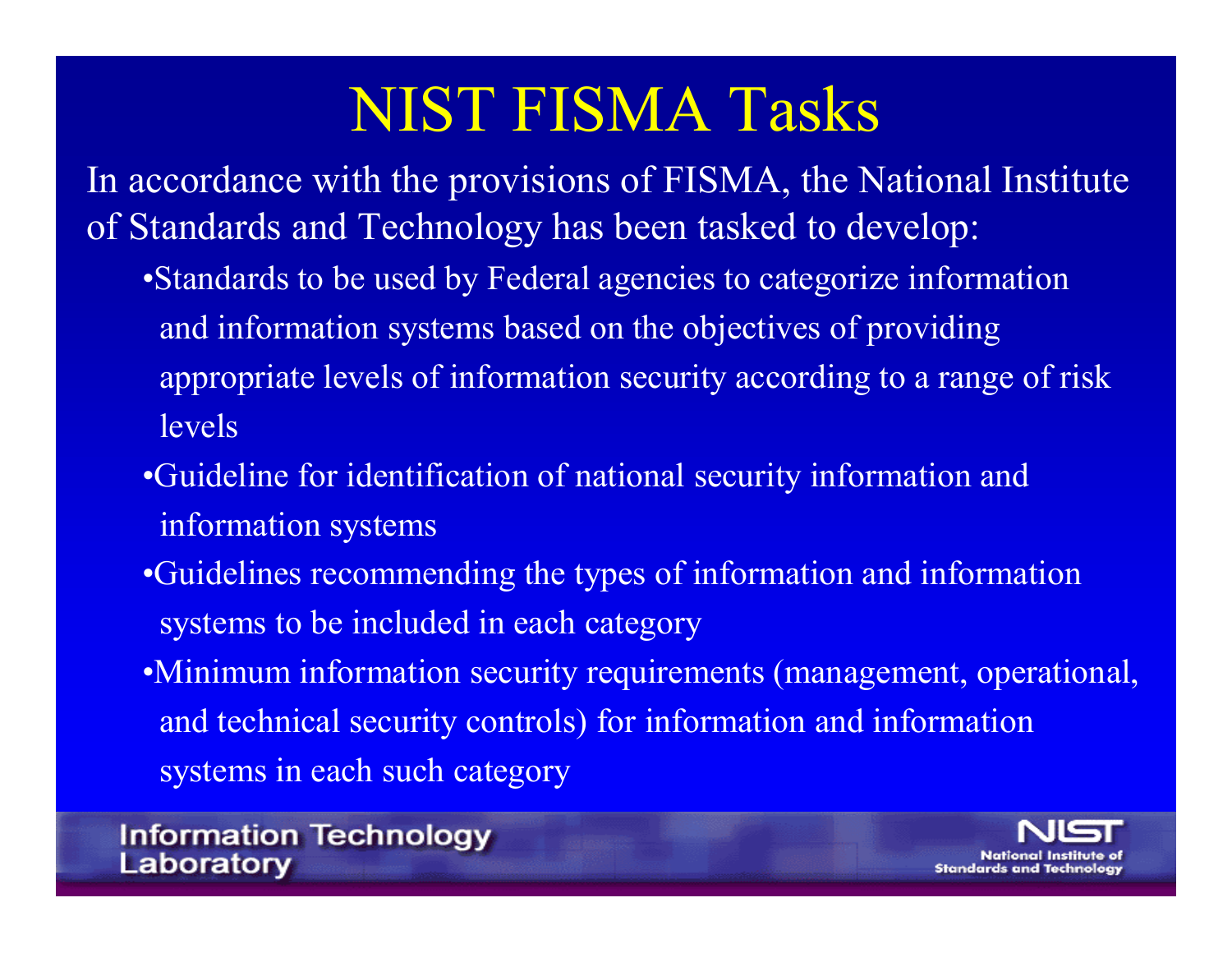### Categorization Standards

•Develop standards to be used by Federal agencies to categorize information and information systems based on the objectives of providing appropriate levels of information security according to a range of risk levels –

### •NIST Response:

–Federal Information Processing Standards (FIPS) Publication 199, *Standards for Security Categorization of Federal Information and Information Systems*.

–Final Publication NLT December 2003

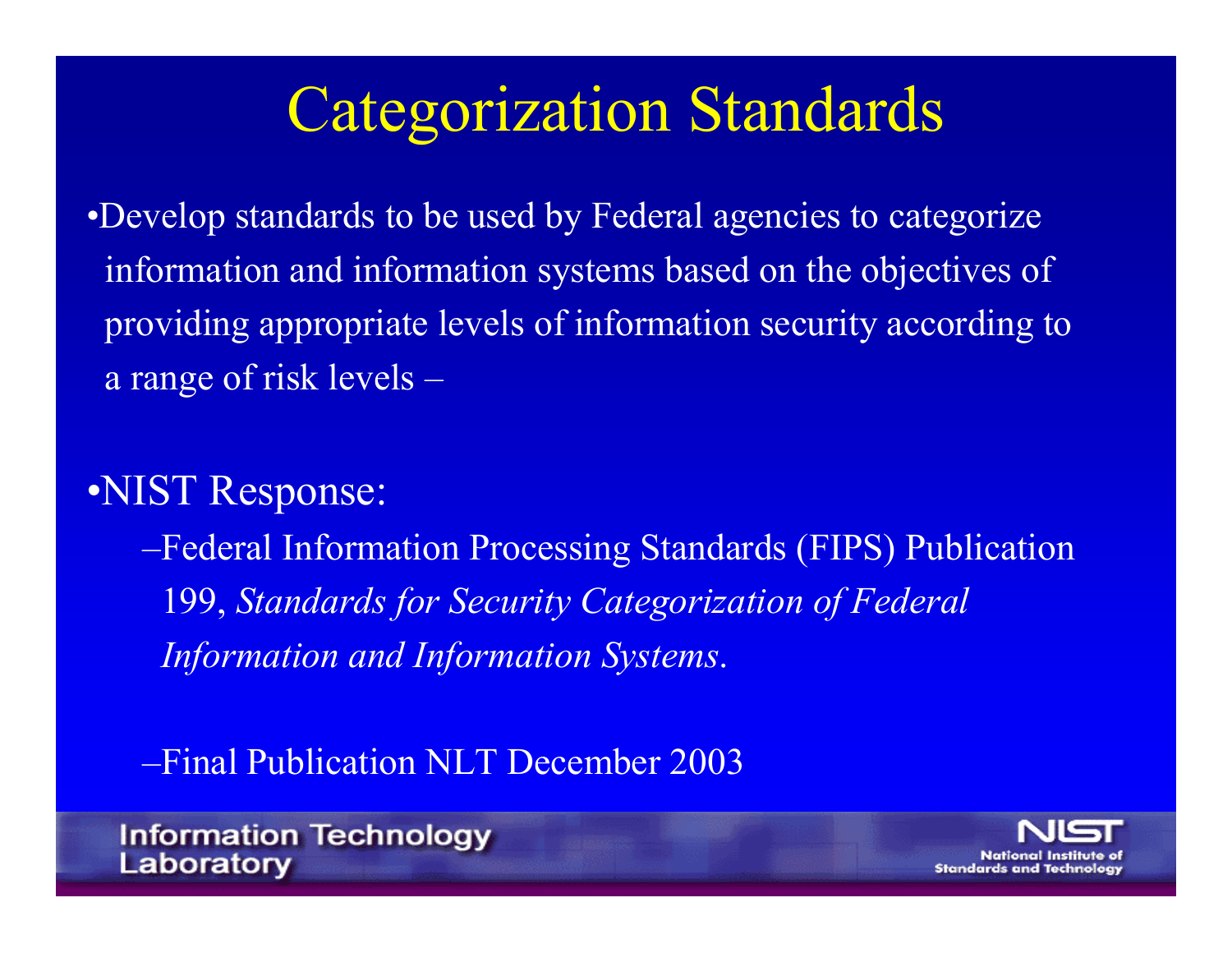## Identification of National Security Information and Information Systems

•Develop in conjunction with the Department of Defense, including the National Security Agency, guidelines for identifying an information system as a national security system

•NIST Response:

–NIST Special Publication 800-59, "Guideline for Identifying an Information System as a National Security System"

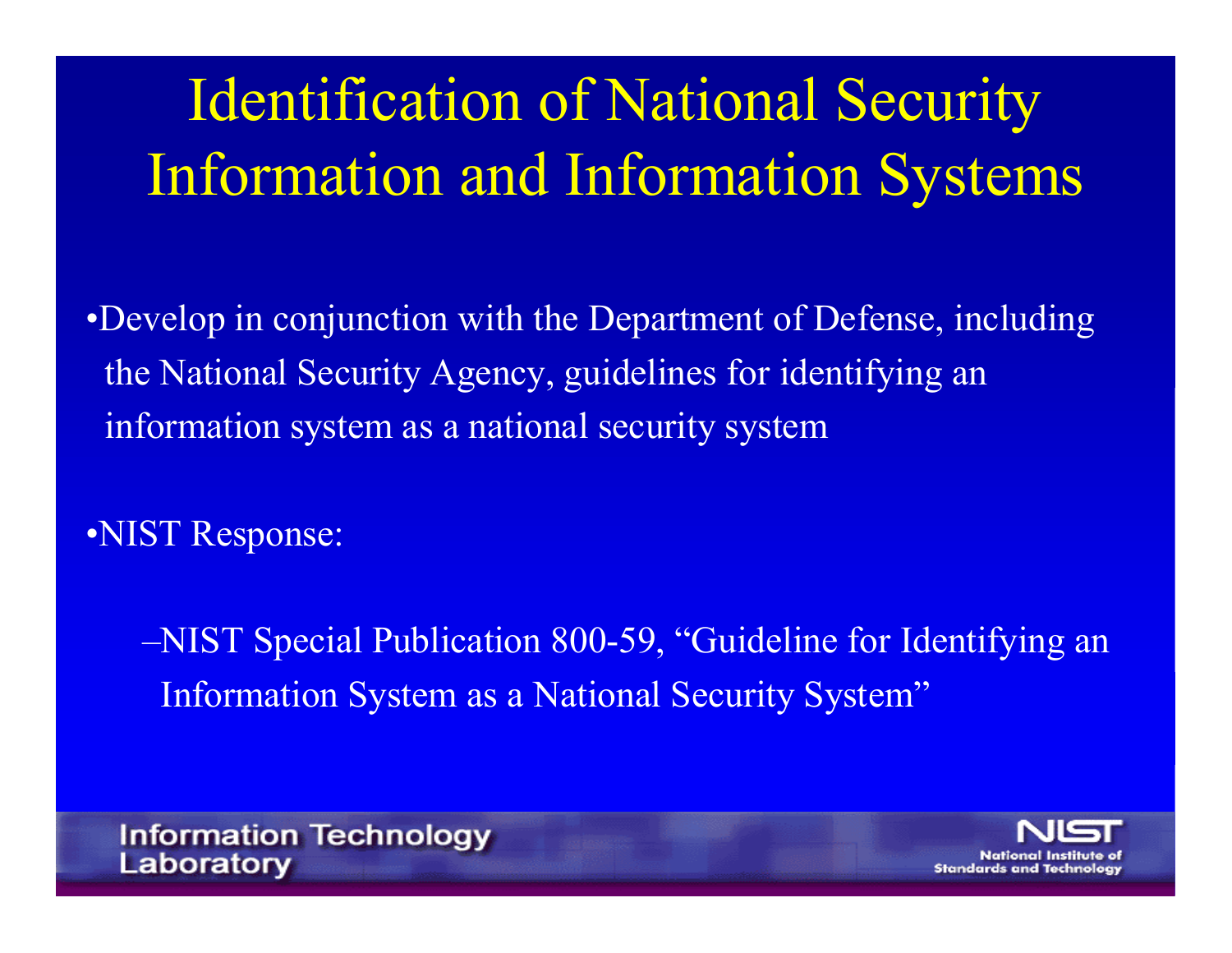## Mapping Guidelines

•Develop guidelines recommending the types of information and infor mation systems to be included in each c ategory descr ibed in FIPS 199 –

•NIST Response:

– Specia l Pub lica tion 800-60, " Guide for M app i ng Types of Federal Information and Information Systems to Security Categorization Levels ,,

– Final Publication N L T June 2004



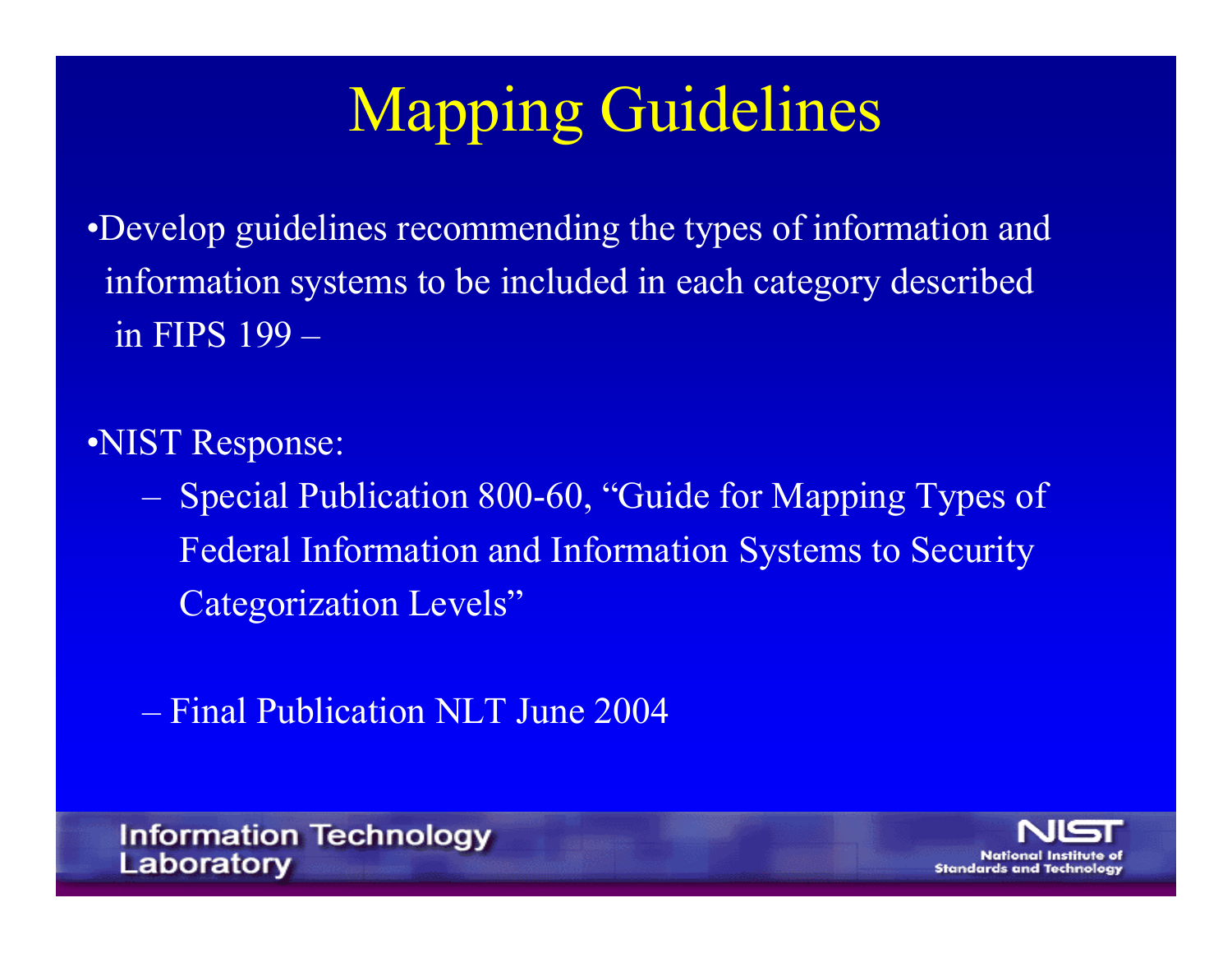## Taxonomy Workshop

**Some general findings and comments:**

- **+Data/information sensitivity is dependent on context.**
- **+ Data sensitivity and information system sensitivity must be analyzed independently.**
- **+ The context of data/information can be segmented into administrative activities common to all agencies and the mission-specific activities of a given agency.**
- **+ We need a standard process for determining the sensitivity of information we collect and maintain as that information relates to an agency's mission. FIPS 200 should provide a baseline process which includes sensitivity analysis, classification, and subsequent handling procedures.**
	- **- A description of information categories for administrative activities common to all agencies**
	- **- A standard process for agencies to develop information categories that are specific to their mission**
- **+The confidentiality component of the FIPS 199 draft needs to address privacy.**

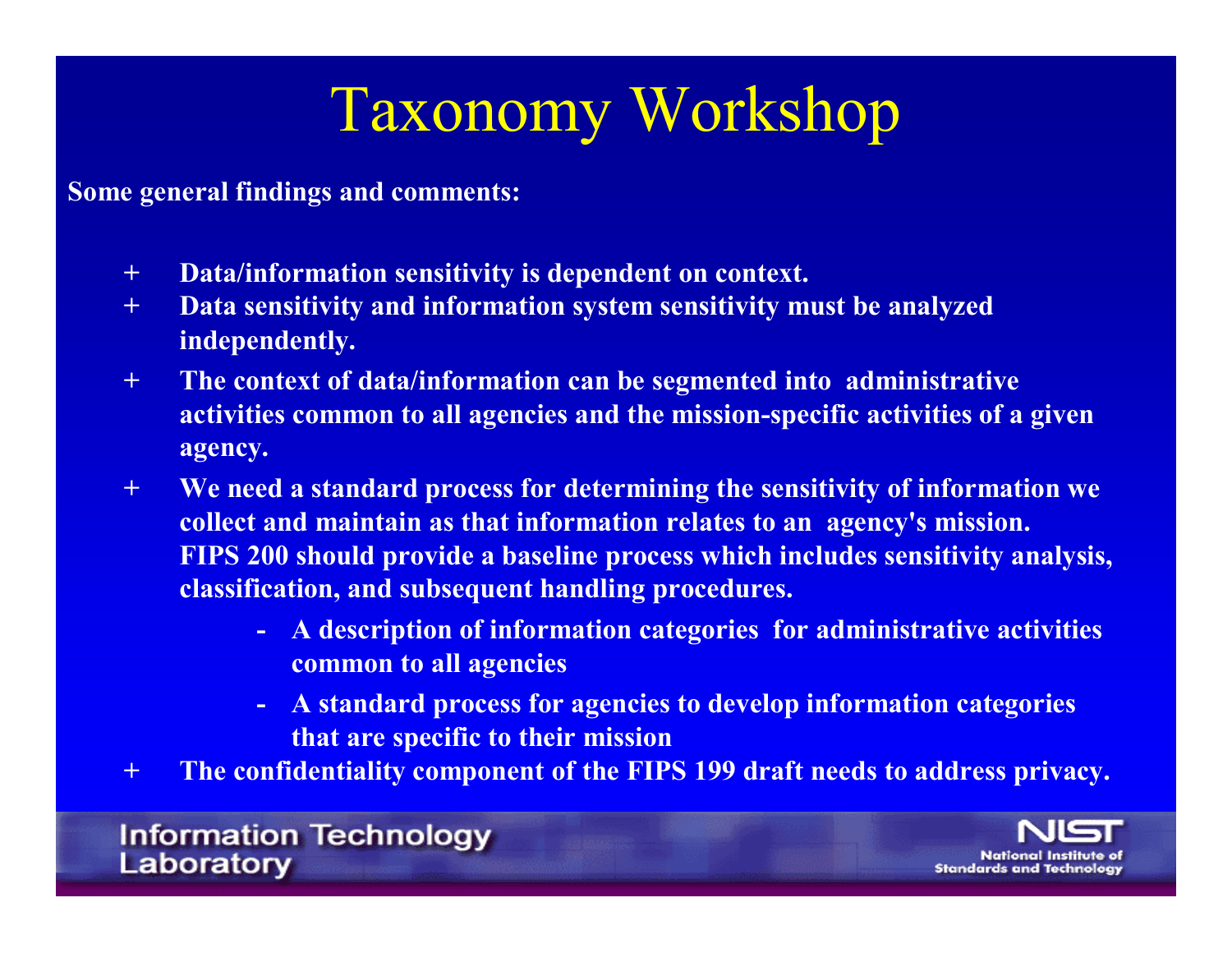### Minimum Security Requirements

•Develop minimum information security requirements (i.e., management, operational, and technical security controls) for information and information systems in each such category –

•NIST Response:Federal Information Processing Standards (FIPS) Publication 200, "Minimum Security Controls for Federal Information and Information Systems"\*

– Final Publication NLT December 2005

\* Special Publication 800-53, "Minimum Security Controls for Federal Information and Information Systems," projected for final publication in April 2004, will provide interim guidance until completion and adoption of FIPS 200.

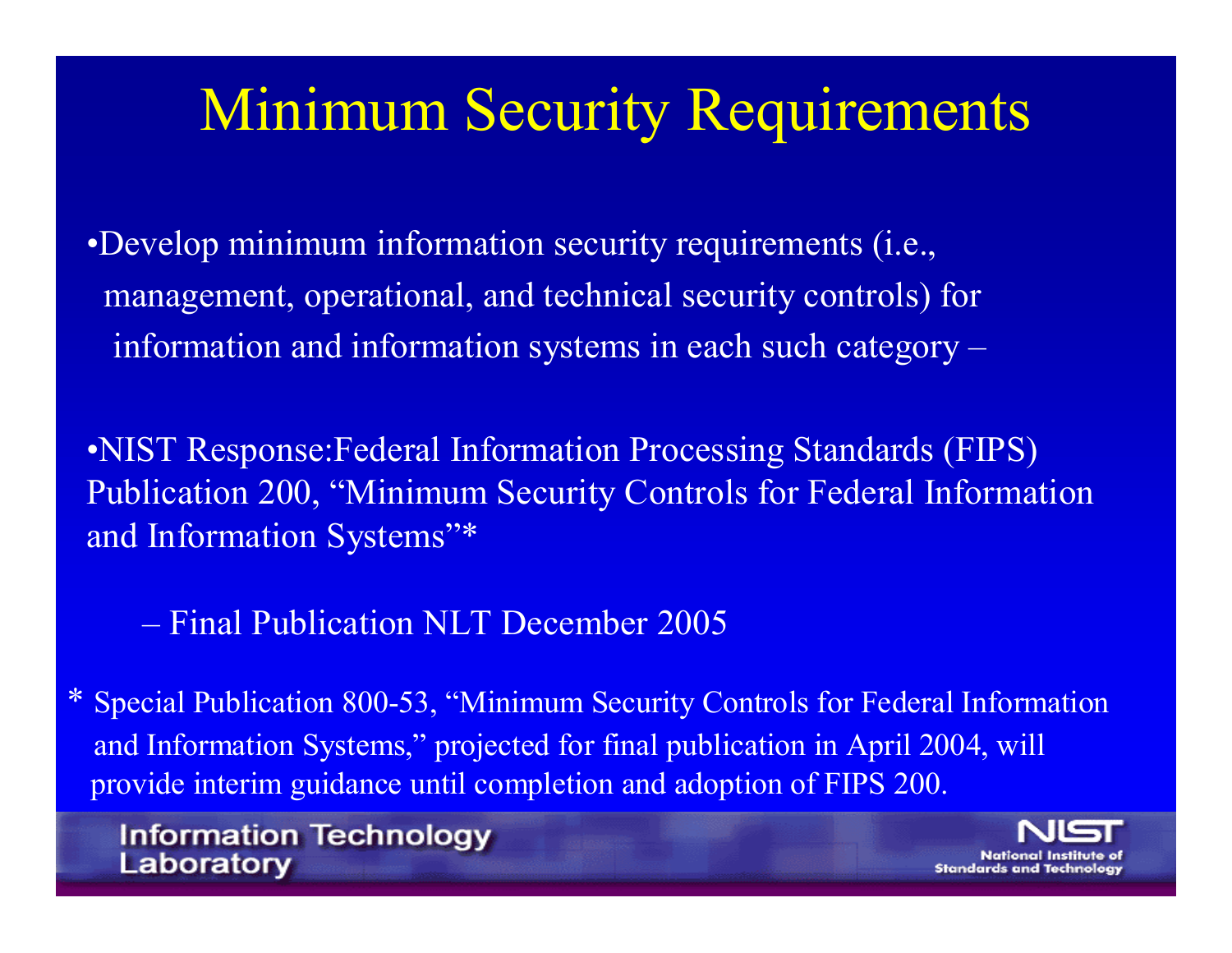### Draft SP 800-60 Organization

- 1. Overview of FIPS 199 security objectives and categorization levels
- 2. Overview of the process for assignment of impact levels to information by type and general considerations relating to impact assignment
- 3. Guidelines for assigning mission information impact levels
- 4. Impact levels by type for administrative, management, and service information
- 5. Guidelines for system categorization
- Appendices:
	- •**Glossary**
	- $\bullet$ References
	- •Sample mission information impact assignments
	- $\bullet$ Legally mandated sensitivity/criticality properties

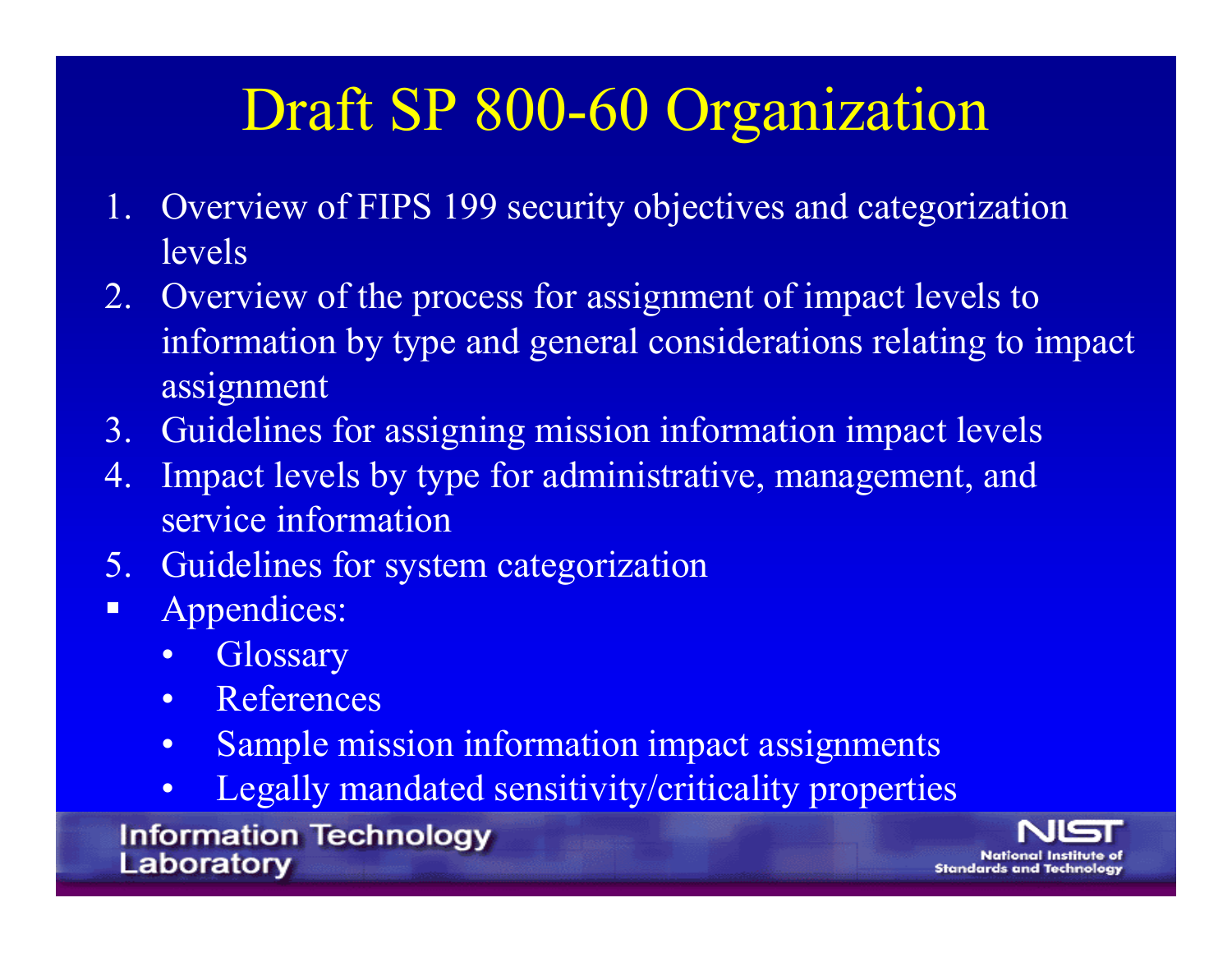# Security Objectives and Categorization Levels

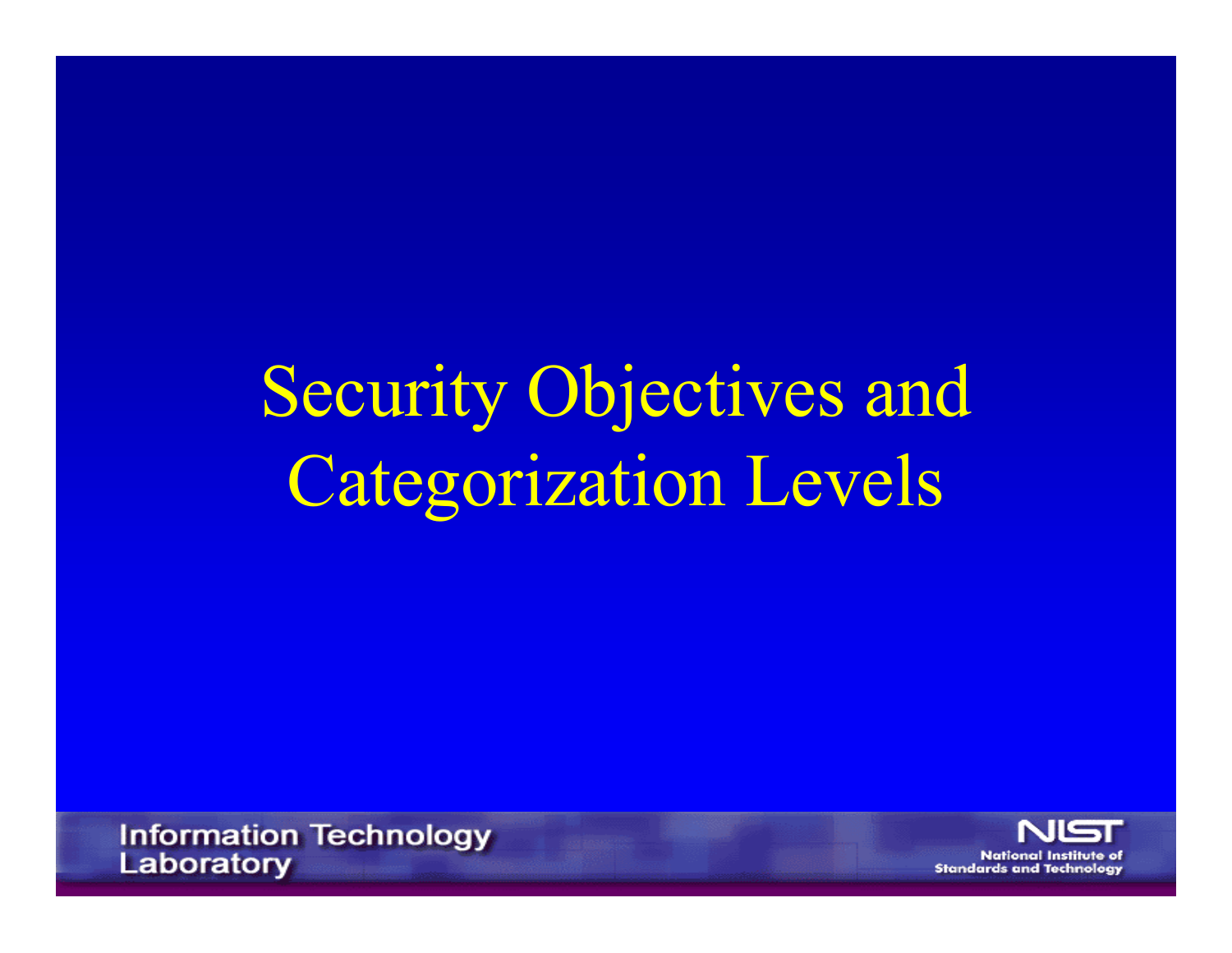### **FIPS 199**

### **Standards for Security Categorization of Federal Information and Information Systems**

### Applicability

- •Applies to all unclassified information within the Federal government and all Federal information systems other than those information systems designated as national security systems
- •Agency officials to use the security categorizations described in FIPS 199 whenever there is a Federal requirement to provide such a categorization of information or information systems
- Additional security designators may be developed and used at agency discretion.

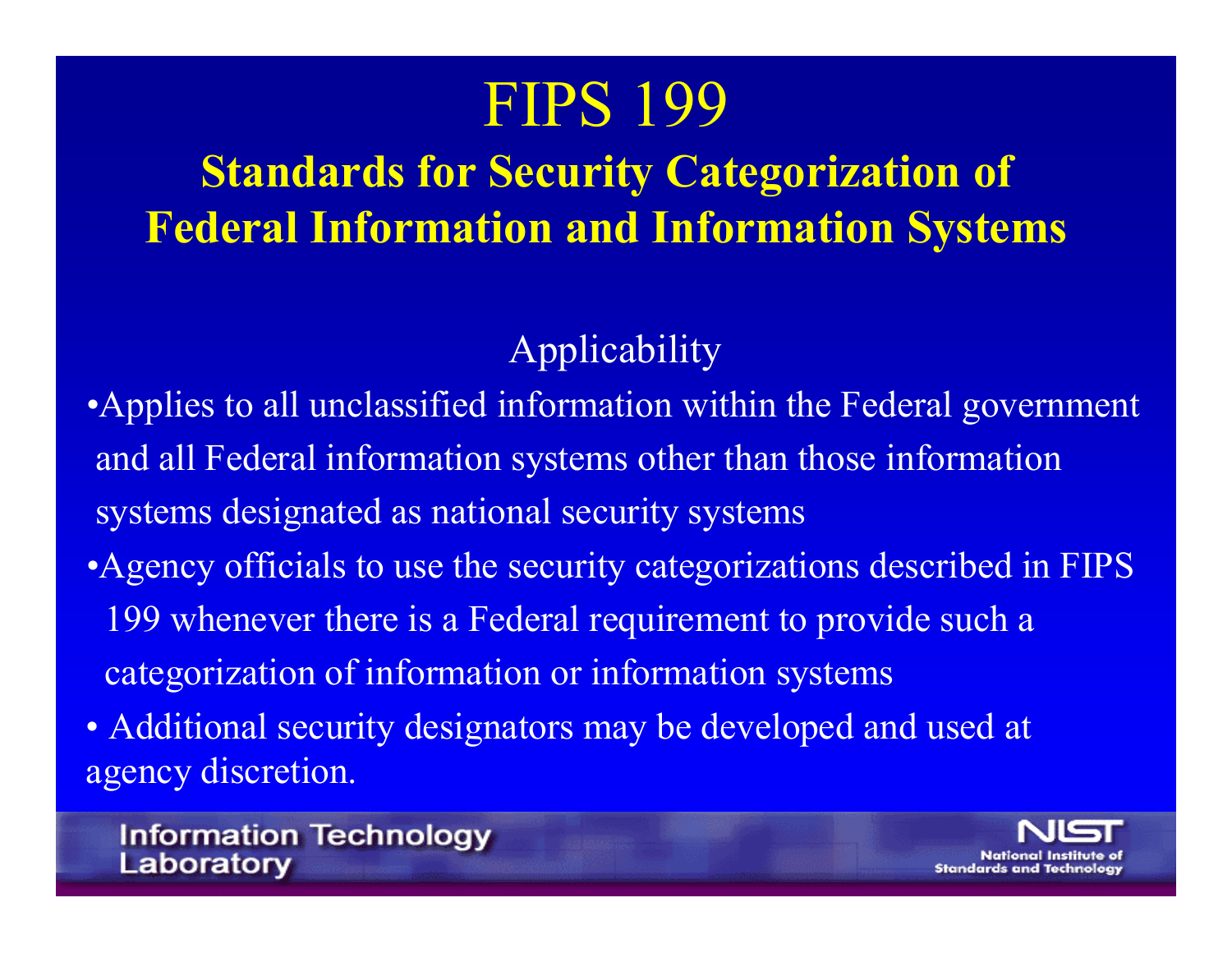### **FIPS 199** Impact Assessment

#### •**Context:**

Agency security objectives and impacts resulting from compromise of information and information systems

#### • **Determination:**

- - Assumption that intentional or unintentional exploitation of particular vulnerabilities would result in loss of confidentiality, integrity, or availability
- Potential impact/magnitude of harm resulting from loss would have on agency operations, assets, or individuals

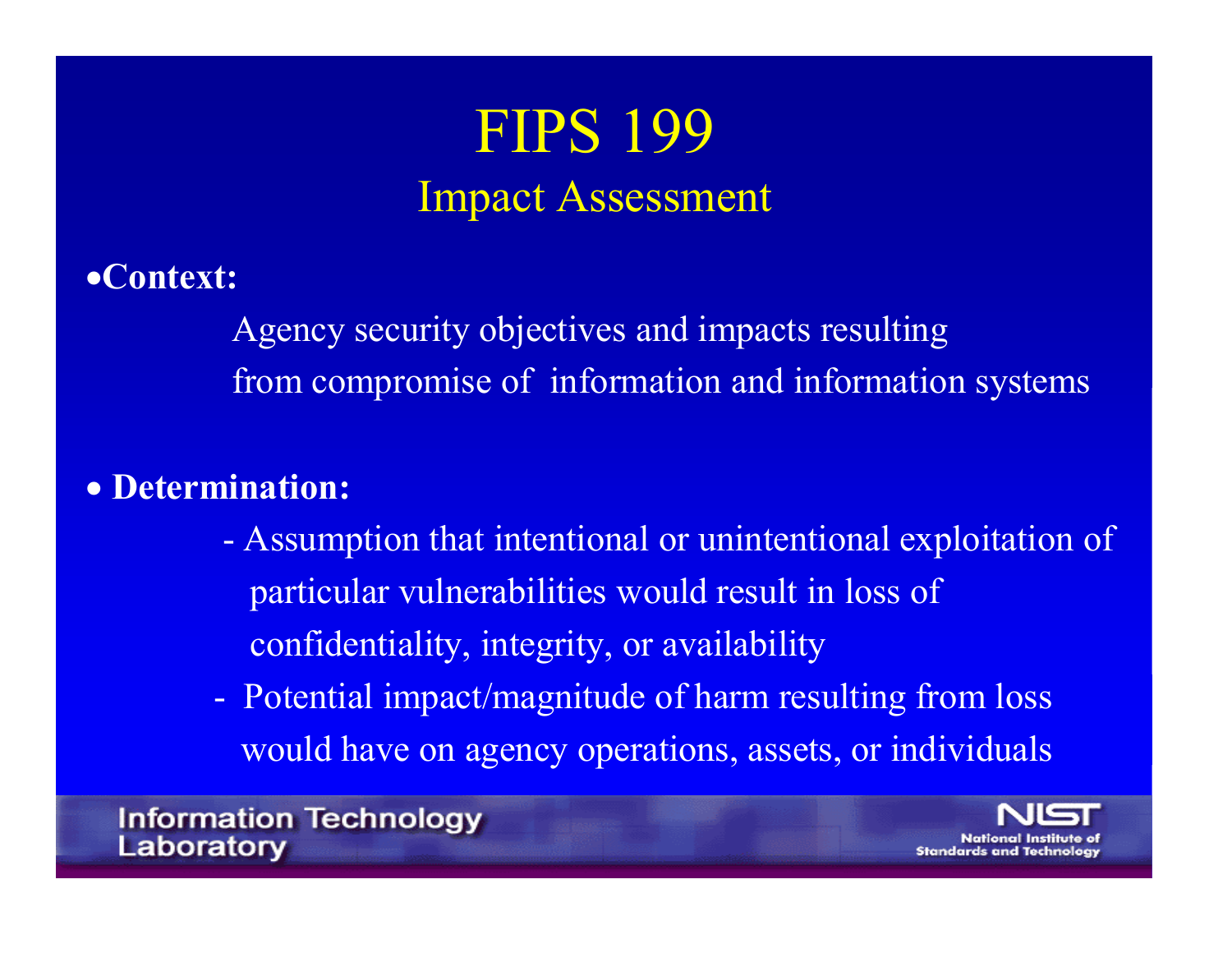### **FIPS 199** Security Objectives

### •**Confidentiality:**

A loss of *confidentiality* is the unauthorized disclosure of information.

### •**Integrity:**

A loss of *integrity* is the unauthorized modification or destruction of information.

### •**Availability:**

A loss of *availability* is the disruption of access to or use of information or an information system.

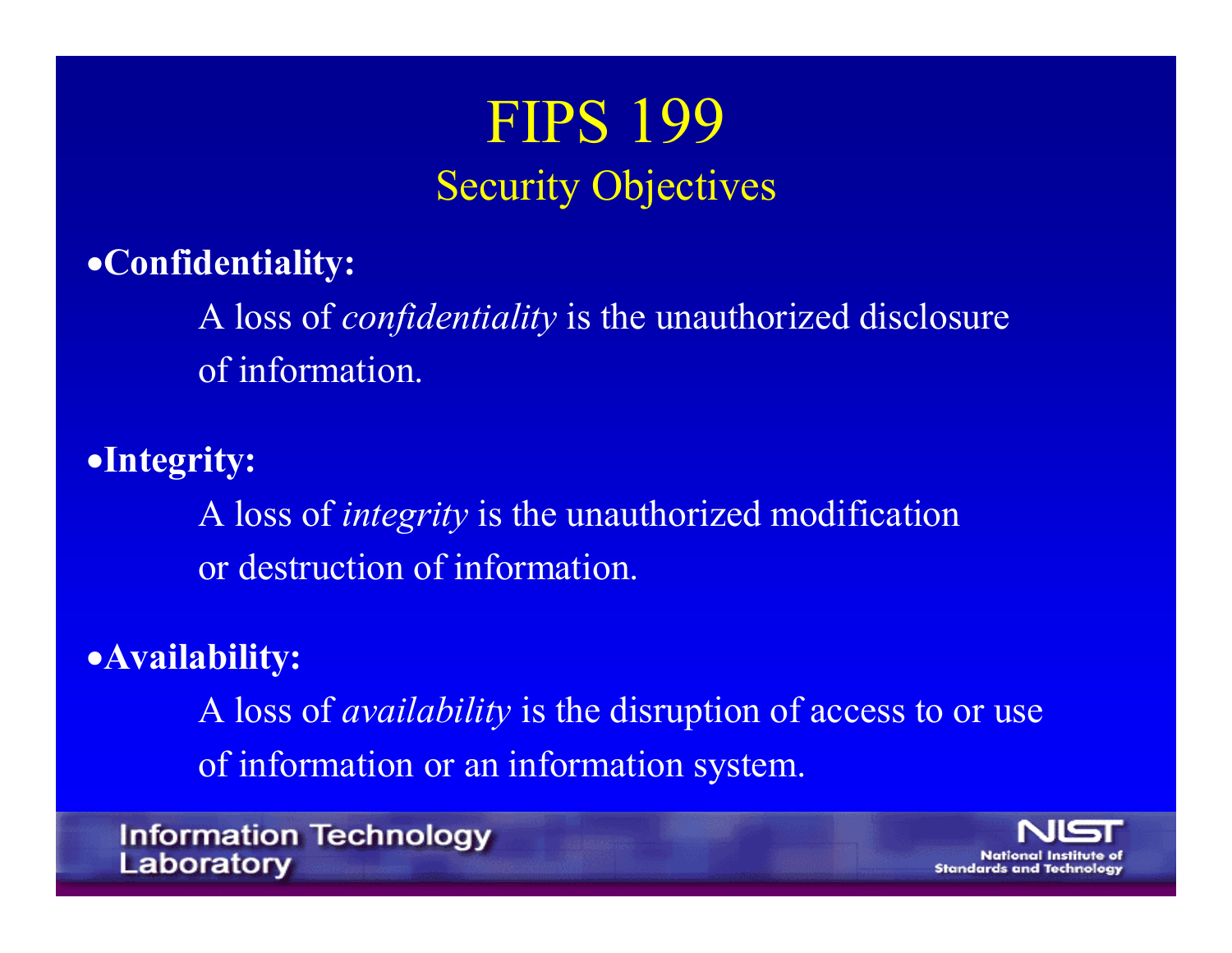### FIPS 199 Levels of Risk

#### •**Low**

The loss of confidentiality, integrity, or availability could be expected to have a **limited** adverse effect on organizational operations, organizational assets, or individuals.

#### • **Moderate**

 The loss of confidentiality, integrity, or availability could be expected to have a **serious** adverse effect on organizational operations, organizational assets, or individuals.

#### • **High**

 The loss of confidentiality, integrity, or availability could be expected to have a **severe or catastrophic** adverse effect on organizational operations, organizational assets, or individuals.

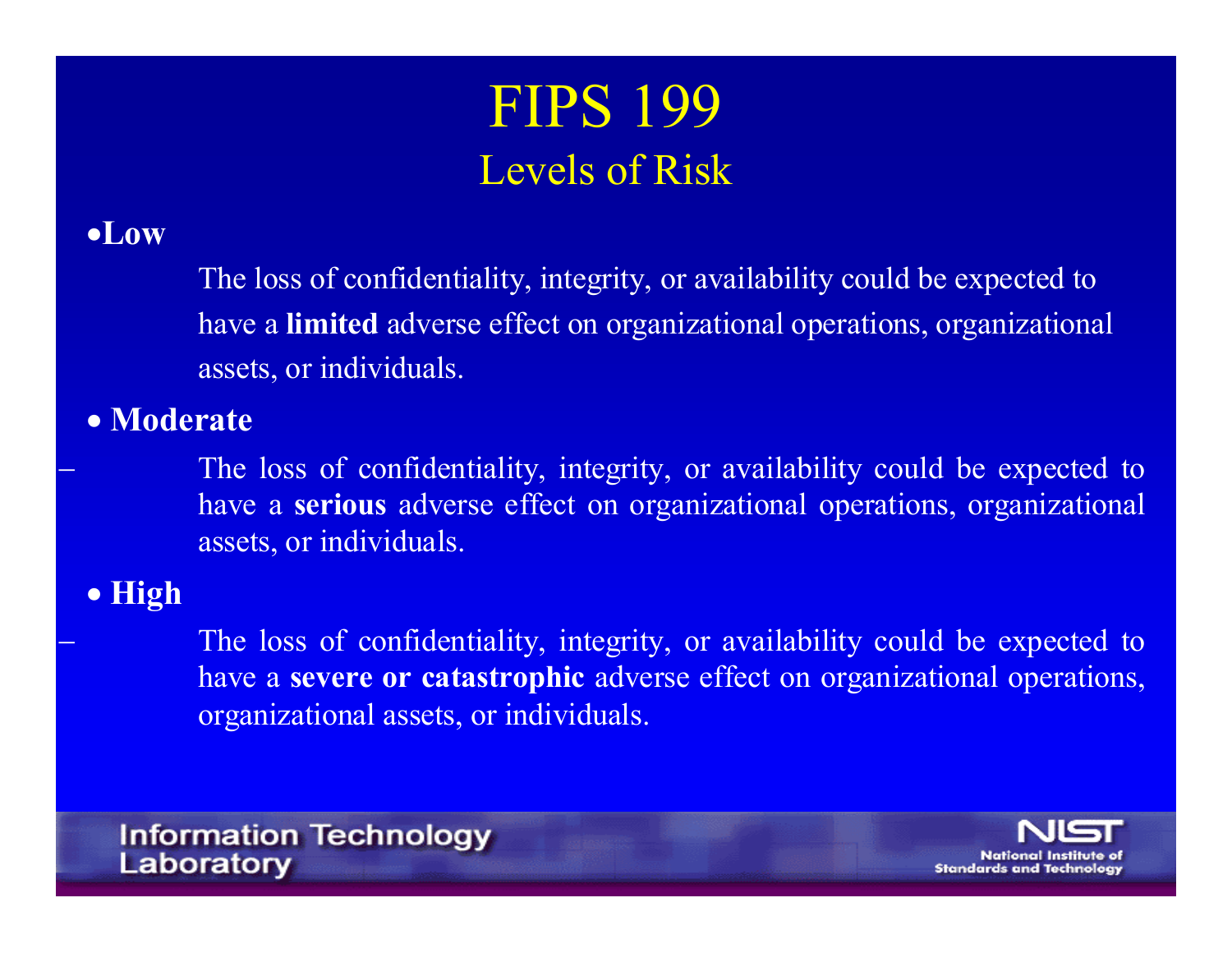### **FIPS 199** Categorization

• The generalized format for expressing the security category, SC, of an information system is:

• **SC** information system = {(**confidentiality**, *impact*), (**integrity**, *impact*), (**availability**, *impact*)},

where the acceptable values for potential impact are low, moderate, or high.

• The level of risk for confidentiality for *information systems* will never be zero.

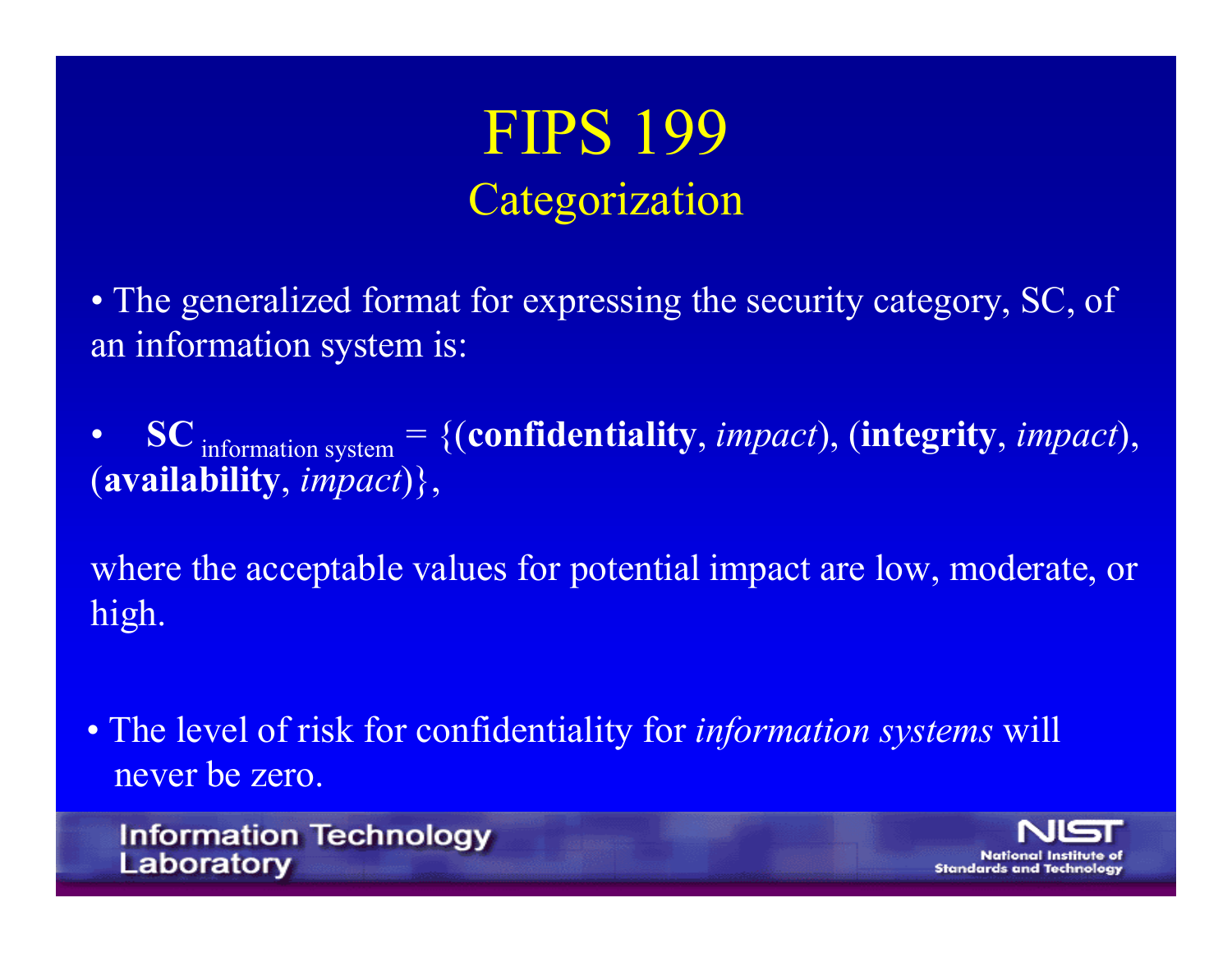## Definition of National Security Information and Information Systems

Any information system used or operated by an agency or on behalf of an agency –

- • The function, operation, or use of which –
	- **-**- Involves intelligence activities
	- -involves cryptologic activities related to national security
	- involves command and control of military forces
	- involves equipment that is an integral part of a weapon or weapons system
	- is critical to the direct fulfillment of military or intelligence missions\*
- •Is classified in the interests of national defense or foreign policy

\* Does not include systems used for routine administrative or business applications.

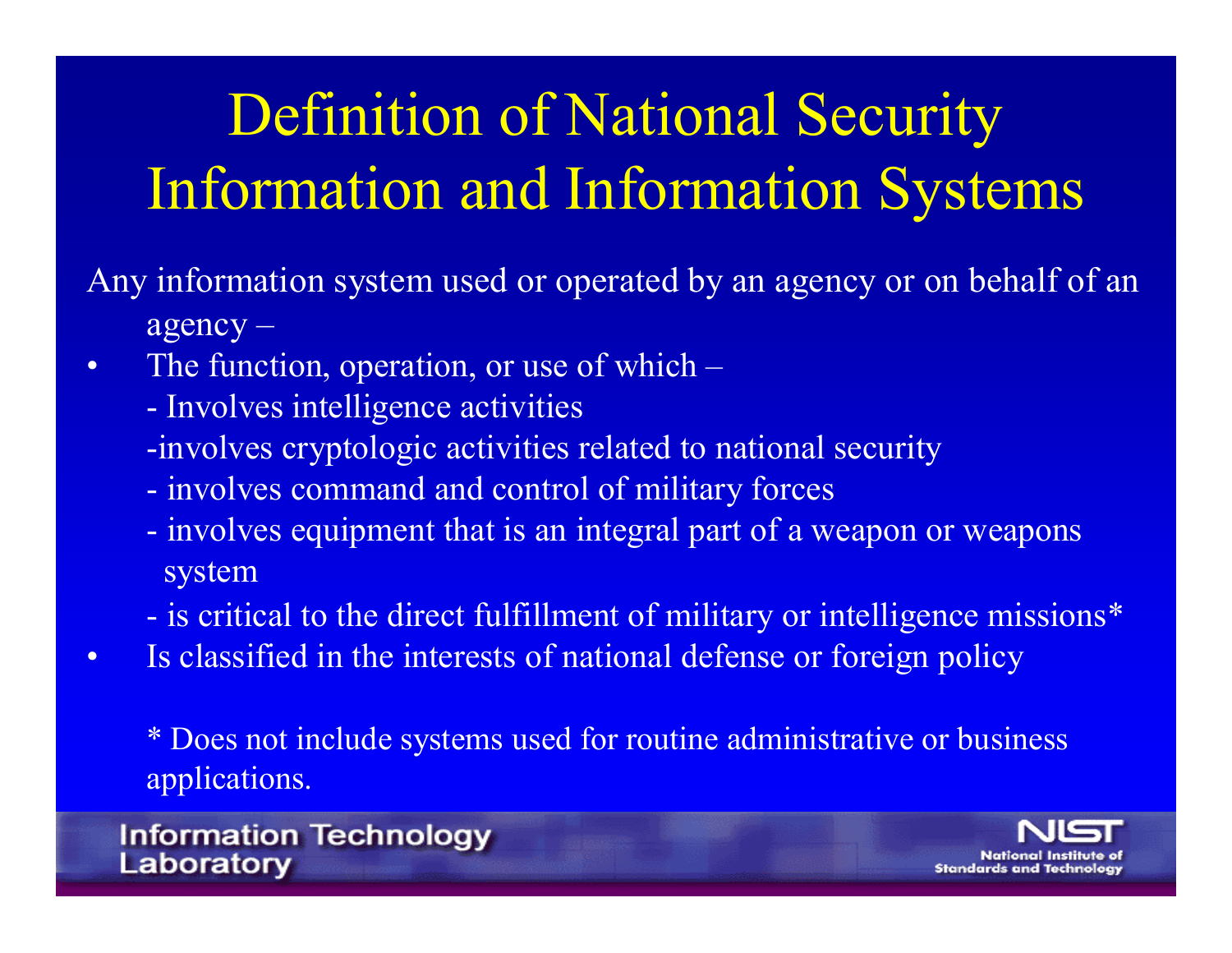## Process for Assignment of Impact Levels to Information By Type

- • **Identify all of the information types that are input into, stored in, processed by, and/or output from each system under review.**
- • **Provisionally assign default impact levels to each information type processed in and/or by each system under review.**
- • **Review the appropriateness of the default impact levels in the context of the organization, environment, mission, use, and connectivity associated with the system under review.**
- • **Adjustments should be made to the recommended default impact levels as appropriate.**
- • **Employ system assessment guidelines provided in Sections 3 and 6 to establish the level of confidentiality impact, integrity impact, and availability impact associated with each system under review.**
- •**Select the set of SP 800-53 security controls necessary for each system.**

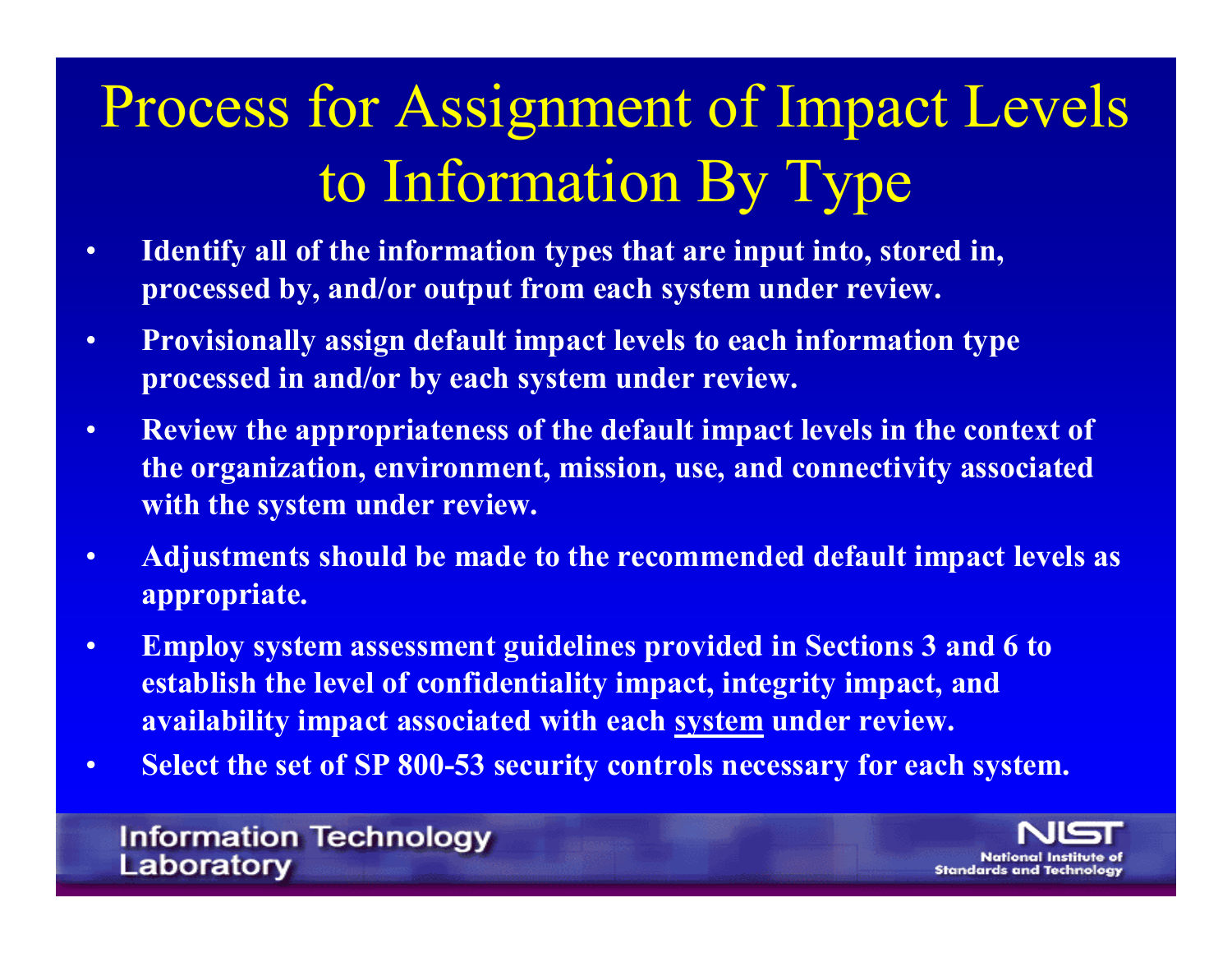## Guidelines for Ident ifying Mission Information Types

- CIO responsible for each system, or designee, is responsible for identify ing the i n formation types stored in, p rocessed by, or generated by tha t s y s tem.
- For mission information, designated individual, in coordination with managem ent, ope rational, and secur ity stake h olders, compi les:
	- Comprehensive set of l ines of business conduct ed by the agency.
	- Functions and sub-functions necessary to conduct agency business within each line.
- Each sub-function within a line of business or mission area corresponds to an information type

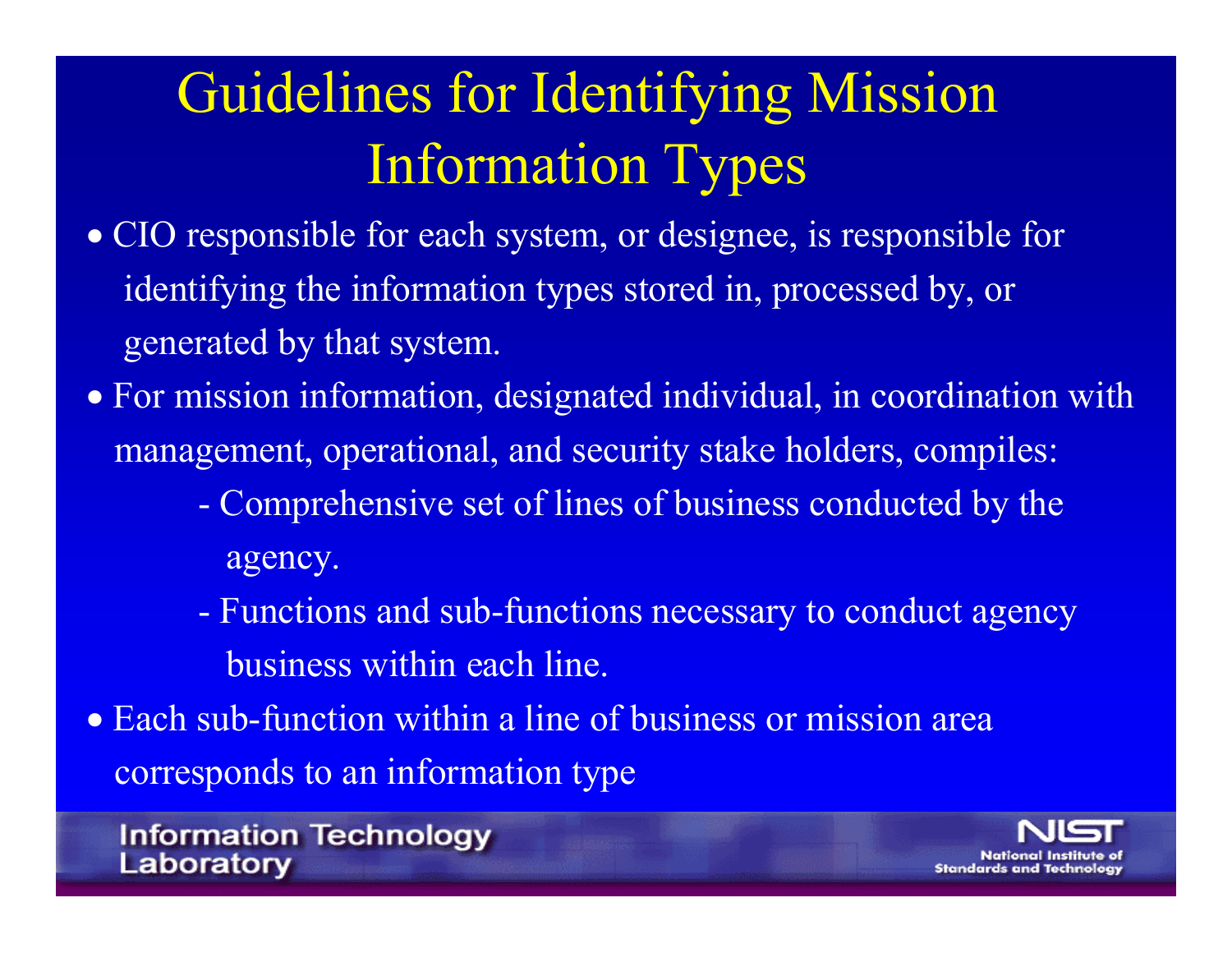### Guidelines for Assignment of Impact Levels to Mission Information

- **+ Direct service missions provide the primary frame of reference for determining the impact levels and security objectives for government information and information systems.**
- **+ The consequences of unauthorized disclosure of information, breach of information or information system integrity, and denial of information or information system services are defined by the nature and beneficiary(ies) of the service being provided or supported.**
- **+ Using the categorization criteria identified in FIPS 199, assign impact levels and consequent security category for each mission information type identified for each system.**

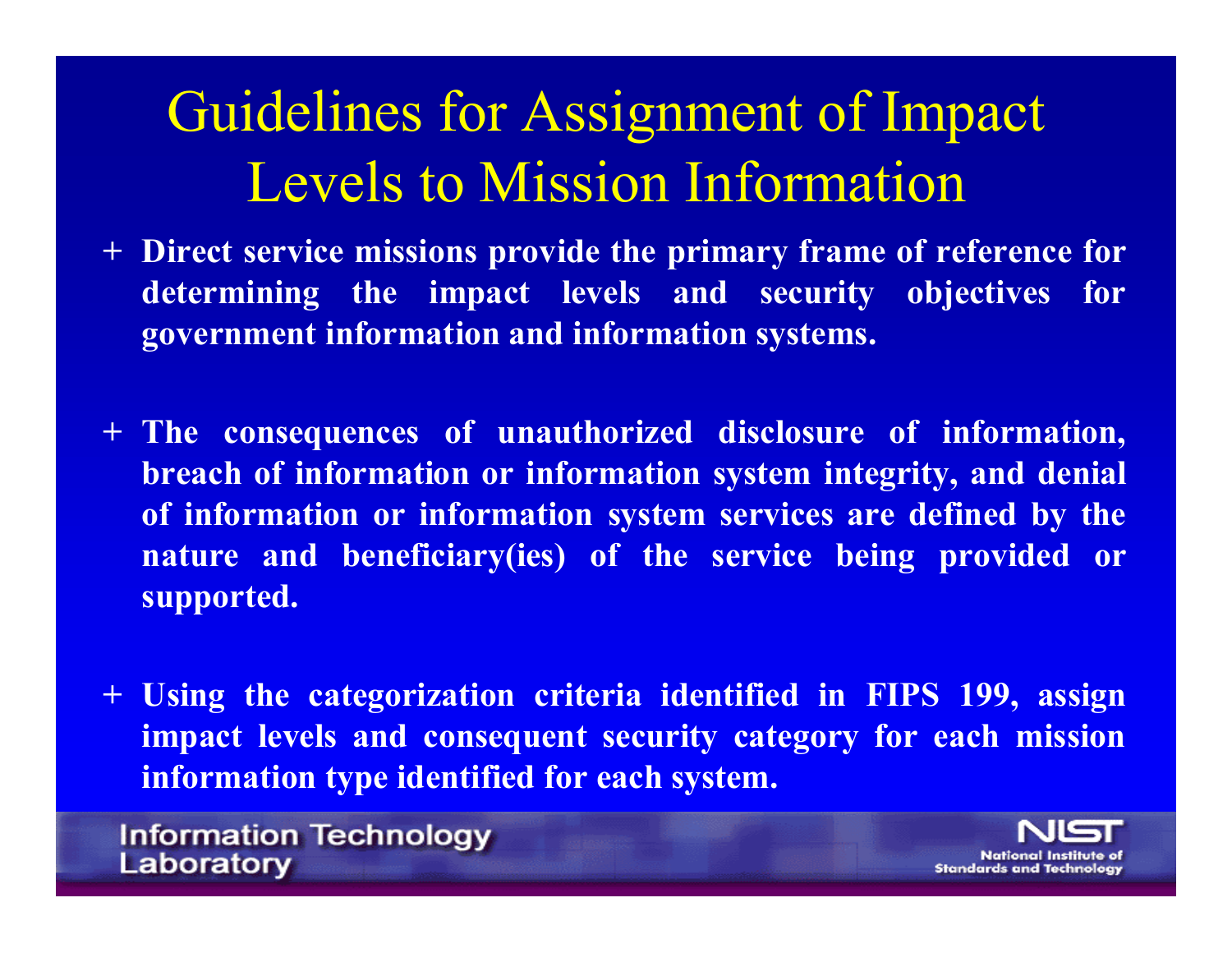## **Impact Levels by Type for Administrativ e, Management, and Service Infor mation**

- **+**+ OMB's Federal Enterprise Architecture Program Management Office's *Business Reference Model 1.0* is basis for defining information types.
- **+**+ Agencies may identify additional information types.
- **+**+ Using the categorization criteria identified in FIPS 199, assign impact lev els and conse quent security category for each information type.
- **+**+ Default recommendations and discussion regarding rationale and deviations are sugge sted in the gui deli ne.

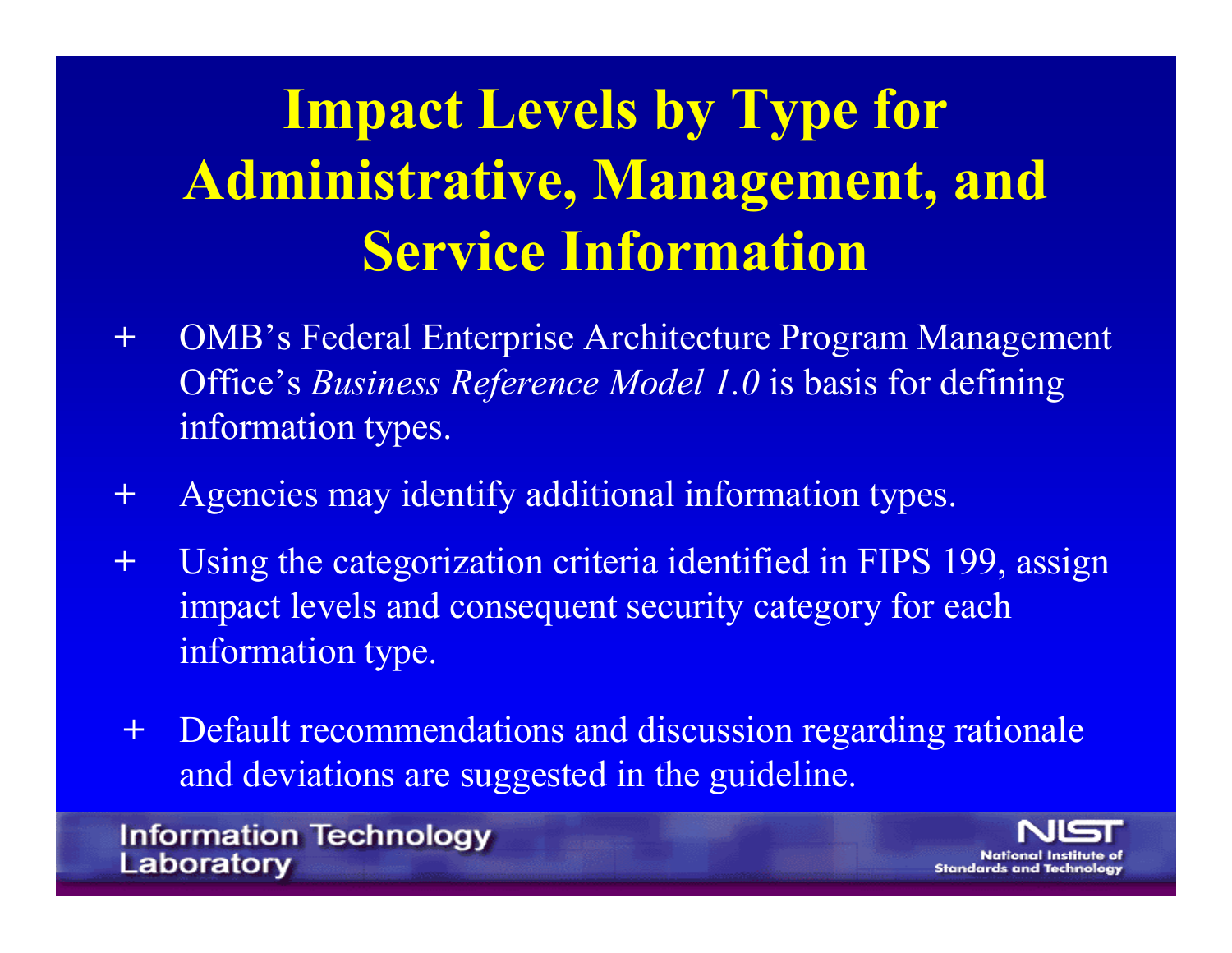### **Administrative, Management, and Service Information**

| Admin & Management Information                 |                                     |                                |
|------------------------------------------------|-------------------------------------|--------------------------------|
| Business Management of Information             | Information Technology Management   | Federal Financial Assistance   |
| Information Collection                         | IT Lifecycle/Change Management      | Grants Assistance              |
| Records Retention                              | IT System Development               | Loan Assistance                |
| Information Sharing                            | IT System Maintenance               | <b>Subsidies</b>               |
| Controls and Oversight                         | Internal Risk Management/Mitigation | Legislative Management         |
| Corrective Action (Policy/Regulation)          | Contingency Planning                | Legislation Tracking           |
| Program Evaluation                             | Continuity of Operations            | Legislation Testimony          |
| Program Monitoring                             | Service Recovery                    | Legislative Proposal           |
|                                                |                                     | Development                    |
| Public Affairs                                 | Regulatory Management               | Planning & Resource Allocation |
| Customer Services                              | Regulatory Policy & Guidance        | Budget Formulation             |
|                                                | Development                         |                                |
| $\overline{\text{Commu}}$ nications & Outreach | Public Comment Tracking             | Capital Planning               |
| Product Marketing                              | Regulatory Creation                 | Enterprise Architecture        |
| Public Relations                               | Rule Publication                    | Project Planning               |
|                                                |                                     | Strategic Planning             |
|                                                |                                     | <b>Budget Execution</b>        |
| <b>Service Support Information</b>             |                                     |                                |
| <i>Administration</i>                          | Financial Management (Cont'd)       | Human Resources                |
| Facilities/Fleet/Equipment Management          | Funds Management                    | Personnel Advancement/Rewards  |
| Help Desk Services                             | General Ledger Management           | Personnel Benefits Management  |
| IT Infrastructure Maintenance                  | Payment Management                  | Labor Management (Fed          |
|                                                |                                     | Employee)                      |
| Security Management                            | Receivables Management              | Payroll Mgt/Expense            |
|                                                |                                     | Reimbursement                  |
| Administration of Travel                       | Supply Chain Management             | Resource Training &            |
|                                                |                                     | Development                    |
| Intra-Agency Workplace Policy Dev &            | Goods Acquisition                   | Security Clearance Management  |
| M gt                                           |                                     |                                |
| Financial Management                           | Inventory Control                   | Staff Recruitment & Employment |
| Cost Management                                | Logistics Management                |                                |
| Financial Reporting                            | Services Acquisition                |                                |

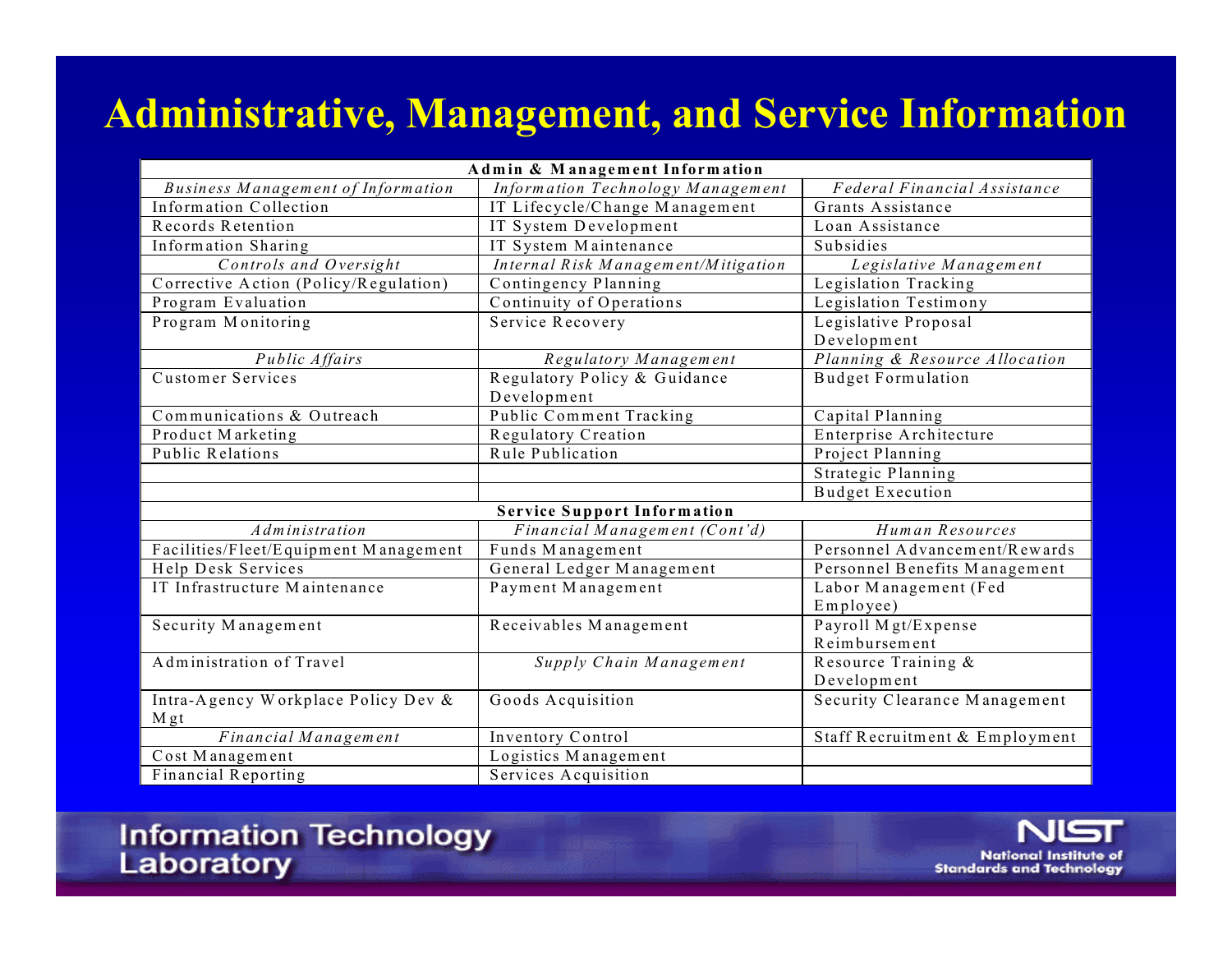### Guidelines for System Categorization

Information s ystem requires m ore complex analy sis than information types and must consider both:

> (i) the s ecurity categorie s of all information types res ident on the information system; and (ii ) the security category of the hardware and software ( i n clud ing application and system -level programs) that comprise the information system and are necessary for an agency to conduct its essential mission-related operations.

Primary factors that most commonly raise the total system impact:

- + Aggregat ion
- **+** Connectivi t y
- **+** Critical system functionality.